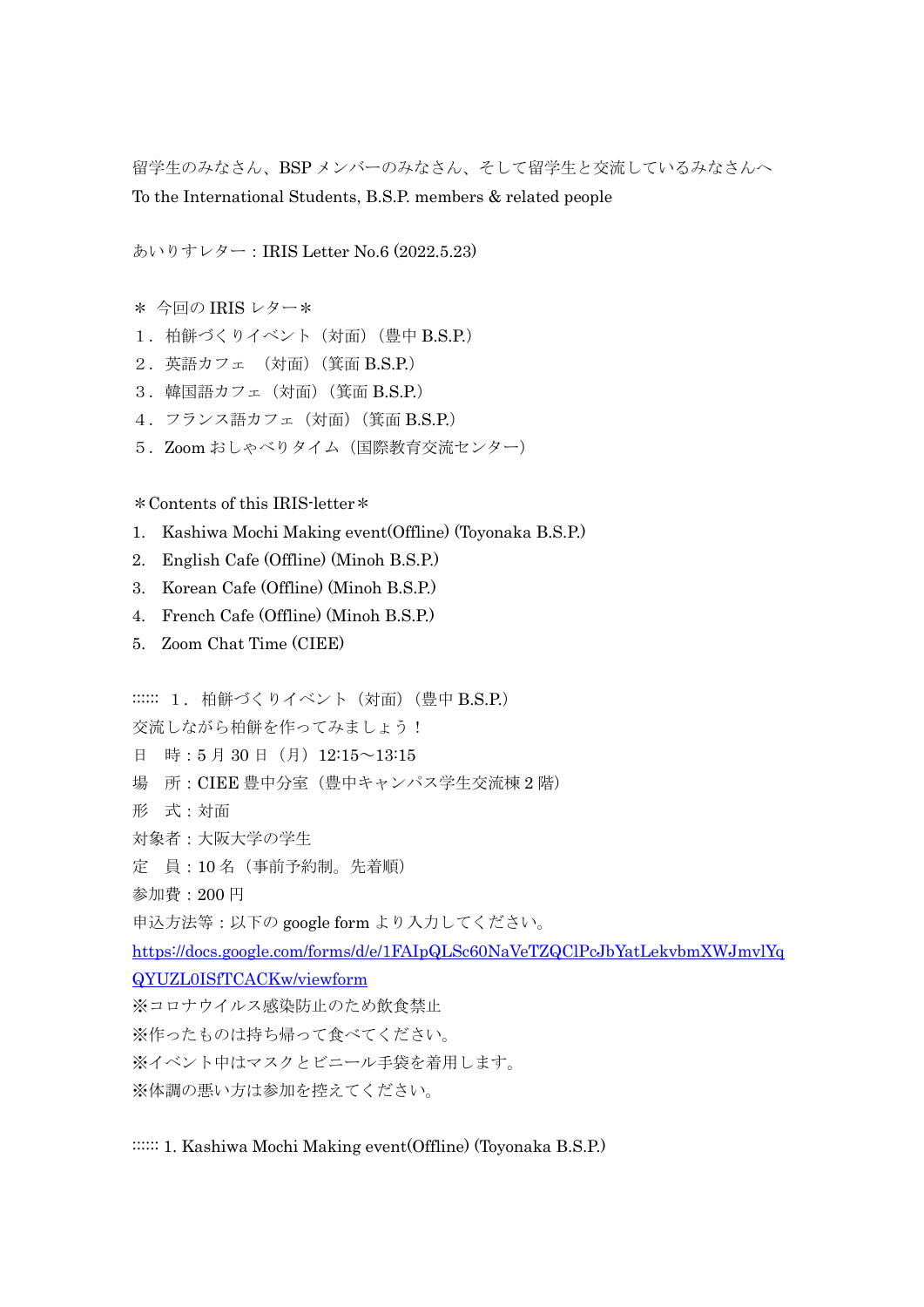Let's make Kashiwa mochi and meet new friends!

Date & Time: May.30 (Mon.) 12:15~13:15

Place: CIEE Toyonaka Branch (2F, Student Service & Union Bldg., Toyonaka Campus) Style: Offline

Target: Osaka University students only

Capacity: 10 students (Pre-registration required. On a first-come, first-served basis.) Fee: 200 yen

Registration: Please enter your information in the form below.

[https://docs.google.com/forms/d/e/1FAIpQLSc60NaVeTZQClPcJbYatLekvbmXWJmvlYq](https://docs.google.com/forms/d/e/1FAIpQLSc60NaVeTZQClPcJbYatLekvbmXWJmvlYqQYUZL0ISfTCACKw/viewform) [QYUZL0ISfTCACKw/viewform](https://docs.google.com/forms/d/e/1FAIpQLSc60NaVeTZQClPcJbYatLekvbmXWJmvlYqQYUZL0ISfTCACKw/viewform)

\* Please refrain from eating or drinking due to the prevention of the COVID-19.

\* You can't eat Kashiwa mochi during the event. Please bring them home.

\* Please wear a mask and use plastic gloves during the event.

\* Please refrain from joining the event if you are not feeling well.

:::::: 2. 英語カフェ (箕面 B.S.P.) 日 時:6月2日 (木) 12:20~13:20 形 式:対面 場 所:CIEE 箕面分室(箕面キャンパス外国学研究講義棟 5 階) 対象者:大阪大学の学生 定 員:40 名(事前予約制。先着順) 参加費:無料 申込方法等:以下の google form より入力してください。 [https://docs.google.com/forms/d/e/1FAIpQLScjzNYHWrWCH\\_SfmkNZPDxc1FbPpXio4b](https://docs.google.com/forms/d/e/1FAIpQLScjzNYHWrWCH_SfmkNZPDxc1FbPpXio4bG6IBX1z_SLllNPHg/viewform) [G6IBX1z\\_SLllNPHg/viewform](https://docs.google.com/forms/d/e/1FAIpQLScjzNYHWrWCH_SfmkNZPDxc1FbPpXio4bG6IBX1z_SLllNPHg/viewform) ※コロナウイルス感染防止のため飲食禁止 ※マスク着用

::::::: 2. English Cafe (Minoh B.S.P.)

Date & Time: June. 2 (Thu.) 12:20~13:20

Style: Offline

Place: CIEE Minoh Branch (5F, Research and Education Hub, Minoh Campus)

Target: Osaka University students only

Capacity: 40 students (Pre-registration required. On a first-come, first-served basis.) Fee: Free

Registration: Please enter your information in the form below.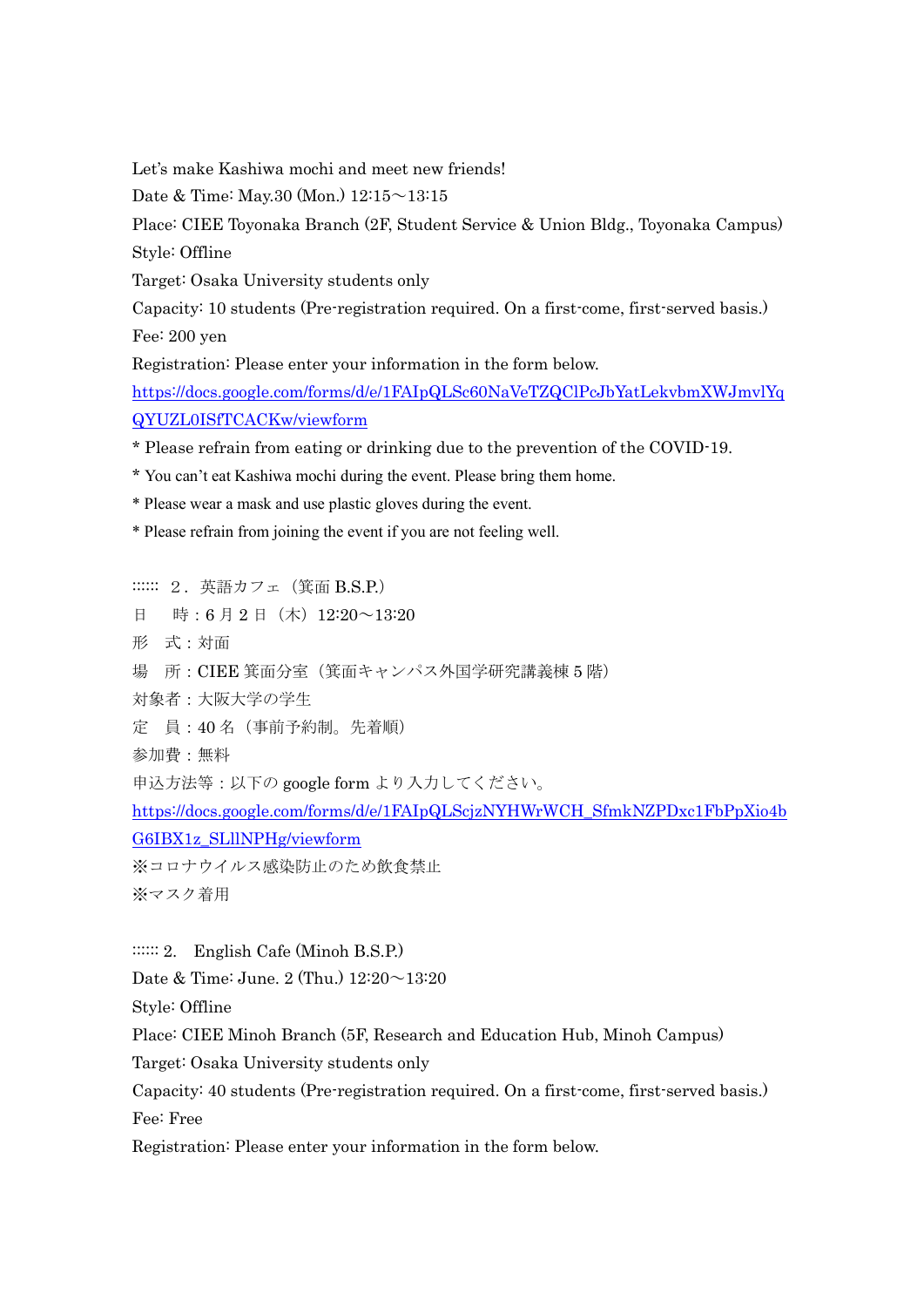[https://docs.google.com/forms/d/e/1FAIpQLScjzNYHWrWCH\\_SfmkNZPDxc1FbPpXio4b](https://docs.google.com/forms/d/e/1FAIpQLScjzNYHWrWCH_SfmkNZPDxc1FbPpXio4bG6IBX1z_SLllNPHg/viewform) [G6IBX1z\\_SLllNPHg/viewform](https://docs.google.com/forms/d/e/1FAIpQLScjzNYHWrWCH_SfmkNZPDxc1FbPpXio4bG6IBX1z_SLllNPHg/viewform)

\* Please refrain from eating or drinking due to the prevention of the COVID-19.

\* Please wear a mask.

:::::: 3. 韓国語カフェ (箕面 B.S.P.) 日 時:6月17日(金)12:20~13:20 形 式:対面 場 所:CIEE 箕面分室(箕面キャンパス外国学研究講義棟 5 階) 対象者:大阪大学の学生 定 員:40 名(事前予約制。先着順) 参加費:無料 申込方法等:以下の google form より入力してください。 [https://docs.google.com/forms/d/1WHjInk8-uj\\_mRipgk](https://docs.google.com/forms/d/1WHjInk8-uj_mRipgk-nJpOafgVOJhBeTMmfQqmkv93Q/viewform)[nJpOafgVOJhBeTMmfQqmkv93Q/viewform](https://docs.google.com/forms/d/1WHjInk8-uj_mRipgk-nJpOafgVOJhBeTMmfQqmkv93Q/viewform) ※コロナウイルス感染防止のため飲食禁止 ※マスク着用

:::::: 3. Korean Cafe (Minoh B.S.P.)

Date & Time: June. 17 (Fri.)  $12:20 \sim 13:20$ 

Style: Offline

Place: CIEE Minoh Branch (5F, Research and Education Hub, Minoh Campus)

Target: Osaka University students only

Capacity: 40 students (Pre-registration required. On a first-come, first-served basis.) Fee: Free

Registration: Please enter your information in the form below.

[https://docs.google.com/forms/d/1WHjInk8-uj\\_mRipgk-](https://docs.google.com/forms/d/1WHjInk8-uj_mRipgk-nJpOafgVOJhBeTMmfQqmkv93Q/viewformtrue)

[nJpOafgVOJhBeTMmfQqmkv93Q/viewform](https://docs.google.com/forms/d/1WHjInk8-uj_mRipgk-nJpOafgVOJhBeTMmfQqmkv93Q/viewformtrue)

\* Please refrain from eating or drinking due to the prevention of the COVID-19.

\* Please wear a mask.

:::::: 4. フランス語カフェ (箕面 B.S.P.) 日 時:6月23日(木) 12:20~13:20 形 式:対面 場 所:CIEE 箕面分室(箕面キャンパス外国学研究講義棟 5 階) 対象者:大阪大学の学生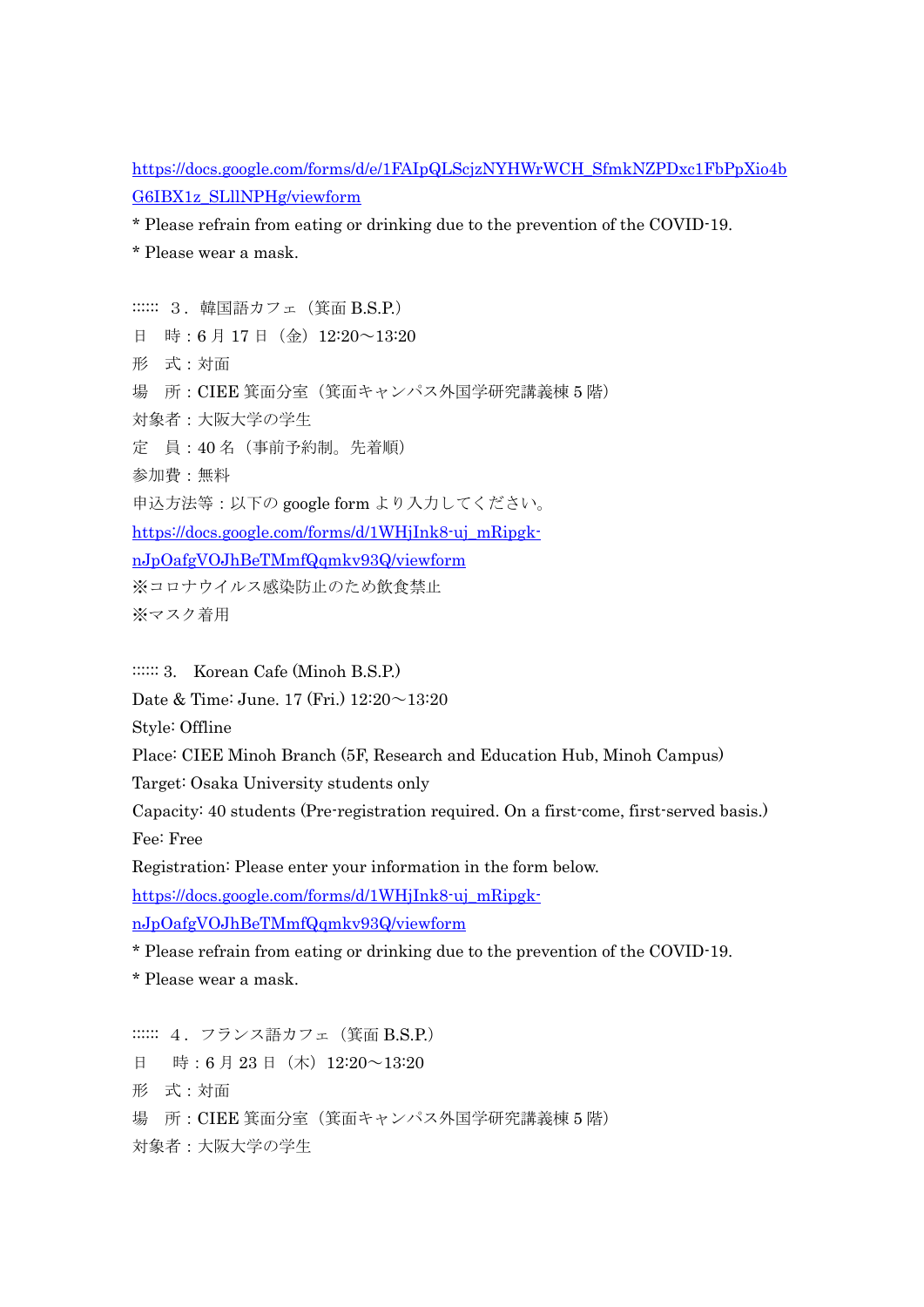定 員:40 名(事前予約制。先着順) 参加費:無料 申込方法等:以下の google form より入力してください。 [https://docs.google.com/forms/d/167KZULe\\_ETPIk\\_9\\_KcQfKIkPhkzL1Pyvfb7KT4IWQa](https://docs.google.com/forms/d/167KZULe_ETPIk_9_KcQfKIkPhkzL1Pyvfb7KT4IWQa0/viewform) [0/viewform](https://docs.google.com/forms/d/167KZULe_ETPIk_9_KcQfKIkPhkzL1Pyvfb7KT4IWQa0/viewform) ※コロナウイルス感染防止のため飲食禁止 ※マスク着用

::::::: 4. French Cafe (Minoh B.S.P.)

Date & Time: June. 23 (Thu.) 12:20~13:20

Style: Offline

Place: CIEE Minoh Branch (5F, Research and Education Hub, Minoh Campus)

Target: Osaka University students only

Capacity: 40 students (Pre-registration required. On a first-come, first-served basis.) Fee: Free

Registration: Please enter your information in the form below.

[https://docs.google.com/forms/d/167KZULe\\_ETPIk\\_9\\_KcQfKIkPhkzL1Pyvfb7KT4IWQa](https://docs.google.com/forms/d/167KZULe_ETPIk_9_KcQfKIkPhkzL1Pyvfb7KT4IWQa0/viewform) [0/viewform](https://docs.google.com/forms/d/167KZULe_ETPIk_9_KcQfKIkPhkzL1Pyvfb7KT4IWQa0/viewform)

\* Please refrain from eating or drinking due to the prevention of the COVID-19.

\* Please wear a mask.

::::::: 5. Zoom おしゃべりタイム (国際教育交流センター) IRIS のスタッフと学生が自由に参加しておしゃべりする時間を設けています。 ちょっとした質問や相談、日本語の会話の練習などができます。 ご参加をお待ちしています。 日時:平日 16:00~17:00 Zoom ミーティング ID: 939 4165 5407 Password: 3zi0Jz

:::::: 5. Zoom Chat Time (CIEE)

We, IRIS staff, are conducting Zoom Chat Time targeting OU students.

You can ask us a question, have a counseling session, practice Japanese conversation and so on. We are waiting for your participation.

Date & Time:  $16:00^\sim 17:00$  weekdays

Zoom Meeting ID: 939 4165 5407

Password: 3zi0Jz